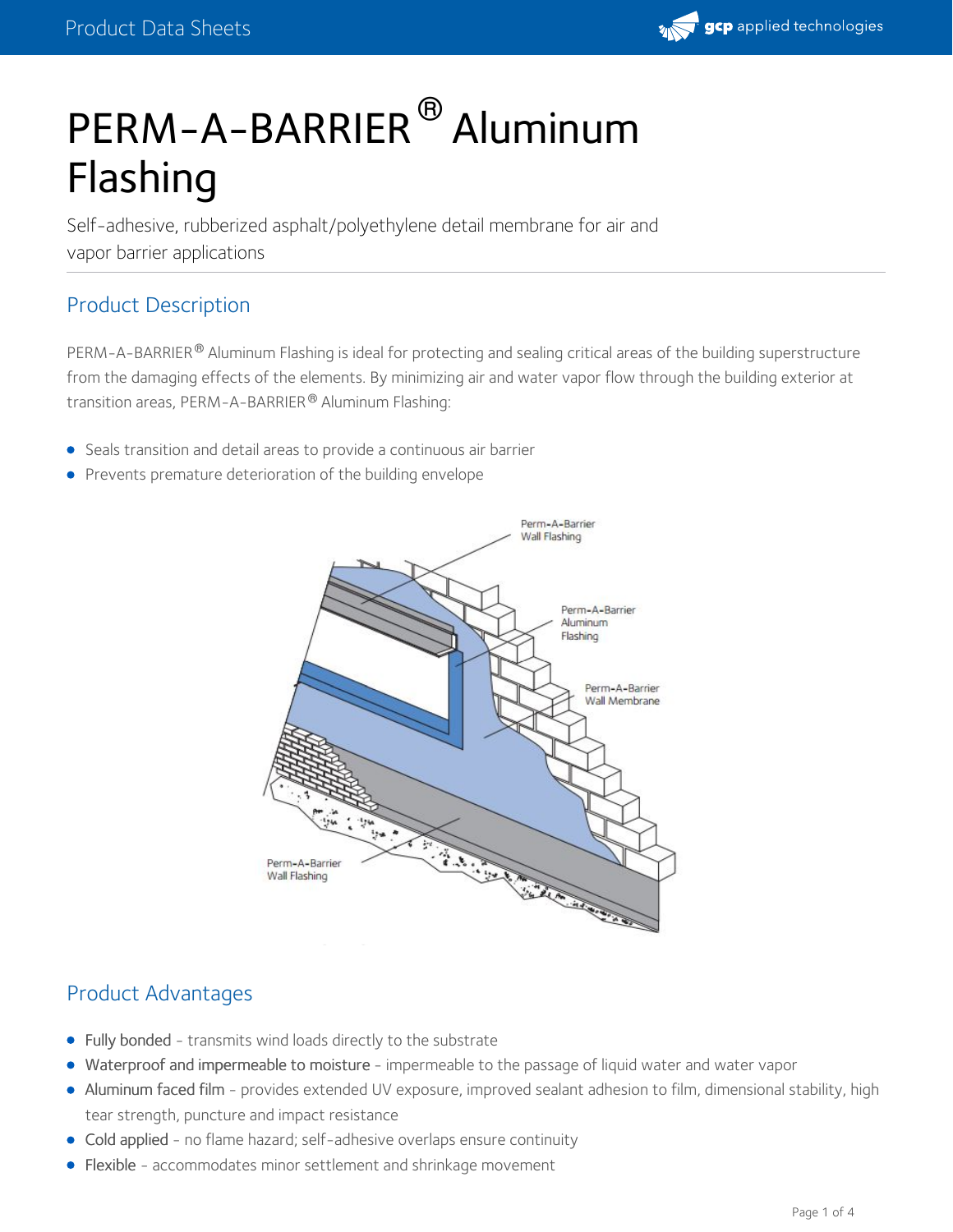

- Controlled thickness factory made sheet ensures constant, non-variable site application
- Aggressive, conformable adhesive allows self-sealing around mechanical fasteners
- Wide application window PERM-A-BARRIER® Aluminum Flashing surface and ambient temperatures at 25 °F (- $\,$ 4°C) and above

## System Components

- PERM-A-BARRIER Aluminum Flashing Aluminum faced fully adhered flashing for protecting and sealing critical **®** detail areas
- [PERM-A-BARRIER](https://gcpat.com/solutions/products/perm-a-barrier-air-barrier-system/perm-a-barrier-primer-plus)® Primer Plus water-based vapor permeable primer used to facilitate tenacious adhesion of PERM-A-BARRIER® self-adhered membranes to the substrate
- [PERM-A-BARRIER](https://gcpat.com/solutions/products/perm-a-barrier-air-barrier-system/perm-a-barrier-wb-primer)® WB Primer high tack, water-based primer for use with PERM-A-BARRIER® Aluminum Flashing on cementitious and exterior gypsum wallboards
- **[BITUTHENE](https://gcpat.com/solutions/products/bituthene-post-applied-waterproofing/bituthene-adhesive-primer-b2-lvc)® Primer B2 LVC** low VOC solvent-based primer for green concrete or damp surfaces
- S100 [Sealant](https://gcpat.com/solutions/products/perm-a-barrier-air-barrier-system/perm-a-barrier-s100-sealant) one part neutral curing, ultra low modulus silicone sealant for sealing penetrations, terminations, brick ties and final terminations
- **[BITUTHENE](https://gcpat.com/solutions/products/bituthene-post-applied-waterproofing/bituthene-mastic)<sup>®</sup> Mastic Trowel Grade rubberized asphalt mastic for sealing patches, terminations, brick ties, etc.**
- [BITUTHENE](https://gcpat.com/solutions/products/bituthene-post-applied-waterproofing/bituthene-liquid-membrane)® Liquid Membrane two component, trowel grade, asphalt modified urethane for sealing patches, terminations, brick ties, etc.

### Installation

#### Safety

PERM-A-BARRIER® products must be handled properly. Vapors from the mastic and solvent-based primer are harmful and flammable. For these products, the best available information on safe handling, storage, personal protection, health and environmental considerations has been gathered. Refer to product label and SDS [\(Safety](https://gcpat.com/sites/gcpat.com/files/2017-06/SD2763_-_Perm-A-Barrier%20Aluminum%20Flashing_%2528USGHS%2529.pdf) Data Sheet) before use. All users should acquaint themselves with this information prior to working with the material. Carefully read detailed precaution statements on the product labels and SDS before use. SDSs can be obtained from our web site at gcpat.com or by contacting us toll free at 866-333-3SBM (3726).

#### Surface Preparation

Surface must be smooth, clean, dry and free of voids, spalled areas, loose aggregate, loose nails, sharp protrusions or other matter that will hinder the adhesion or regularity of the wall membrane installation. Clean loose dust or dirt from the surface to which the detail membrane is to be applied by wiping with a clean, dry cloth or brush.

If the substrate is damp, allow to dry or use BITUTHENE®Primer B2 LVC to prepare the area to receive the membrane. DO NOT apply any primer to PERM-A-BARRIER® Aluminum Flashing.

#### **Temperature**

PERM-A-BARRIER® Aluminum Flashing may only be applied in dry weather when air and surface temperatures are above  $25^{\circ}F(-4^{\circ}C)$ .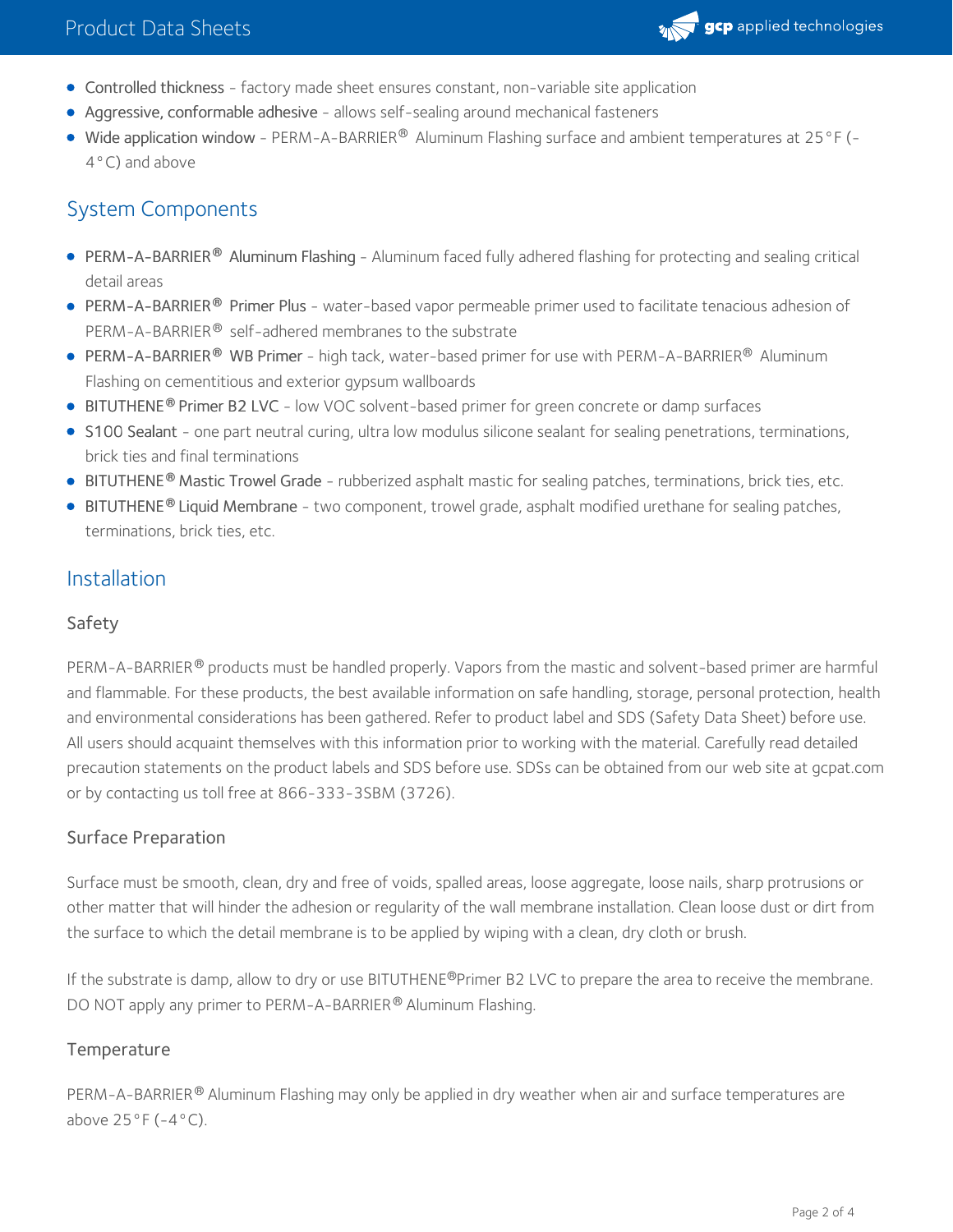

#### Application

Priming - PERM-A-BARRIER® Primer Plus and PERM-A-BARRIER® WB Primer are water-based primers which impart an aggressive, high tack finish on the treated substrate. They are packaged ready to use and are specifically designed to facilitate tenacious adhesion of PERM-A-BARRIER® Aluminum Flashing to various substrates including glass-mat faced gypsum sheathing. Refer to Technical Letter 2*,Substrate Preparation for Application of PERM-A-BARRIER® Products to* Glass-Mat Faced Gypsum Sheathing for priming requirements on specific glass-mat faced sheathing products.

Aluminum Flashing Application - Pre-cut PERM-A-BARRIER® Aluminum Flashing to easily handled lengths. Peel release paper from roll to expose rubberized asphalt and carefully position tape against substrate. Press firmly into place with a steel hand roller or the back of a utility knife as soon as possible, fully adhering the tape to the substrate to prevent water from migrating under the PERM-A-BARRIER $^\circledR$  Aluminum Flashing. Overlap adjacent pieces 2 in. (51 mm) and roll overlap with a smooth seam roller.

When applying Aluminum Flashing to PERM-A-BARRIER® Wall Membranes and Wall Flashing - Apply a bead of S100 Sealant, BITUTHENE®Mastic or BITUTHENE®Liquid Membrane along all top edges, cuts, penetrations and as shown in GCP detail drawings, and trowel into place.

When applying Aluminum Flashing to PERM-A-BARRIER Liquid, PERM-A-BARRIER VP, PERM-A-BARRIER VP Low **® ® ®** T**emp or PERM-A-BARRIER ® VPO** - Apply a bead of S100 Sealant or BITUTHENE®Liquid Membrane along all top edges, cuts, penetrations and as shown in detail drawings, and trowel into place. If PERM-A-BARRIER  $^\circledR$  Liquid is more than 7 days old, priming may be necessary. Refer to Technical Letter 11 for more information.

Complete installation instructions and details are available upon request.

If wrinkles develop, carefully cut out affected area and replace in similar procedure outlined above. The repair piece must be pressed into place with a hand roller as soon as possible to ensure continuous and intimate contact with the substrate.

All non water shedding edges must be sealed with S100 Sealant, BITUTHENE®Liquid Membrane or BITUTHENE®Mastic.

#### Membrane Protection

PERM-A-BARRIER® Aluminum Flashing must be protected from damage by other trades or construction materials.

## Storage and Handling Information

All materials must be protected from rain and physical damage. Pallets of PERM-A-BARRIER® Aluminum Flashing must not be double stacked on the job site. Provide cover on top and all sides, allowing for adequate ventilation. Store membrane where temperatures will not exceed 90°F (32°C) for extended periods. All products must be stored in a dry area away from high heat, flames or sparks. Store only as much material at point of use as is required for each day's work.